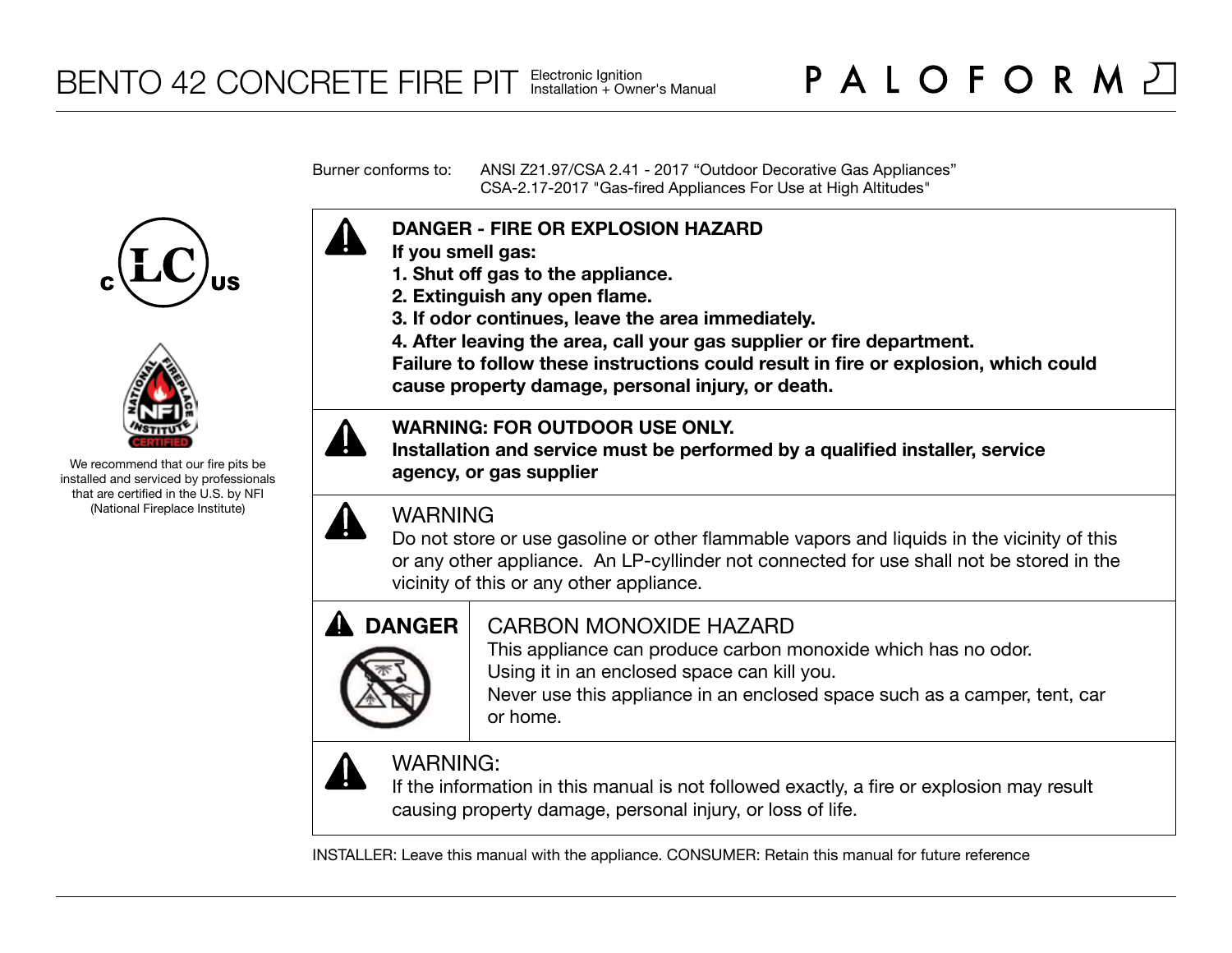IMPORTANT: This appliance should be inspected before use and at least once annually by a qualified service person.

More frequent cleaning may be required as necessary. It is imperative that the control compartment, burners and circulating air passageways of the appliance be kept clean.

DANGER: Carbon monoxide poisoning can lead to death!

CARBON MONOXIDE POISONING: Early signs of carbon monoxide poisoning resemble the flu, with symptoms including headache, dizziness, or nausea. If you experience these signs, the Fire Pit may not be working properly. Get fresh air at once! Have the Fire Pit serviced. Some people are more affected by carbon monoxide than others, including pregnant women, people with heart or lung disease or anemia, those under the influence of alcohol, and those at high altitudes.

#### NATURAL GAS AND PROPANE:

To assist in detecting leaks, an odorant has been added to natural gas and propane. However, this odorant can fade, and gas may be present even though no odor exists. Make certain you read and understand all warnings. Keep this manual for reference. It is your guide to safe and proper operation of this appliance.

WARNING: Any modification to this appliance or its controls can be dangerous.

- 1. This appliance, as supplied, is only for use with the type of gas indicated on the rating plate.
- 2. When this appliance is connected to a fixed piping system, the installation must conform to local codes. or in the absence of local codes, to the National Fuel Gas Code, ANSI Z223.1/NFPA 54, or the International Fuel Gas Code.
- 3. Keep the appliance area clear and free from combustible materials, gasoline and other flammable vapors and liquids
- 4. Do not burn solid fuel in this appliance. Do not use this appliance to cook food or to burn paper or other objects.
- 5. Children and adults should be alerted to the hazards of high surface temperatures and should stay away to avoid burns or clothing ignition.
- 6. Clothing or other flammable materials should not be hung from the appliance, or placed on or near the appliance.
- 7. Young children should be carefully supervised when they are in the area of the appliance.
- 8. Do not use the appliance if any part has been under water. Immediately call a qualified service technician to inspect the appliance and to replace any part of the control system and any gas control which has been under water.
- 9. Inspect the appliance before each use.

10. Turn the appliance off and let cool before servicing, installing, repairing or covering. Any guard or other protective device removed for servicing the appliance must be replaced prior to operating the appliance. Only a qualified service person should install, service, or repair the appliance.

# HIGH ALTITUDE INSTALLATION

The appliance is certified for installations up to 4500' (1372 m) above sea level. At this altitude range, no changes to the appliance are required. Please contact Paloform for information regarding installation above 4500' (1372 m).

# LOCAL CODES

The installation of this appliance must conform with local codes, or in the absence of local codes, with the National Fuel Gas Code, ANSI Z223.1 • NFPA 54; National Fuel Gas Code; Natural Gas and Propane Installation Code, CSA B149.1; or Propane Storage and Handling Code, CSA B149.2, as applicable.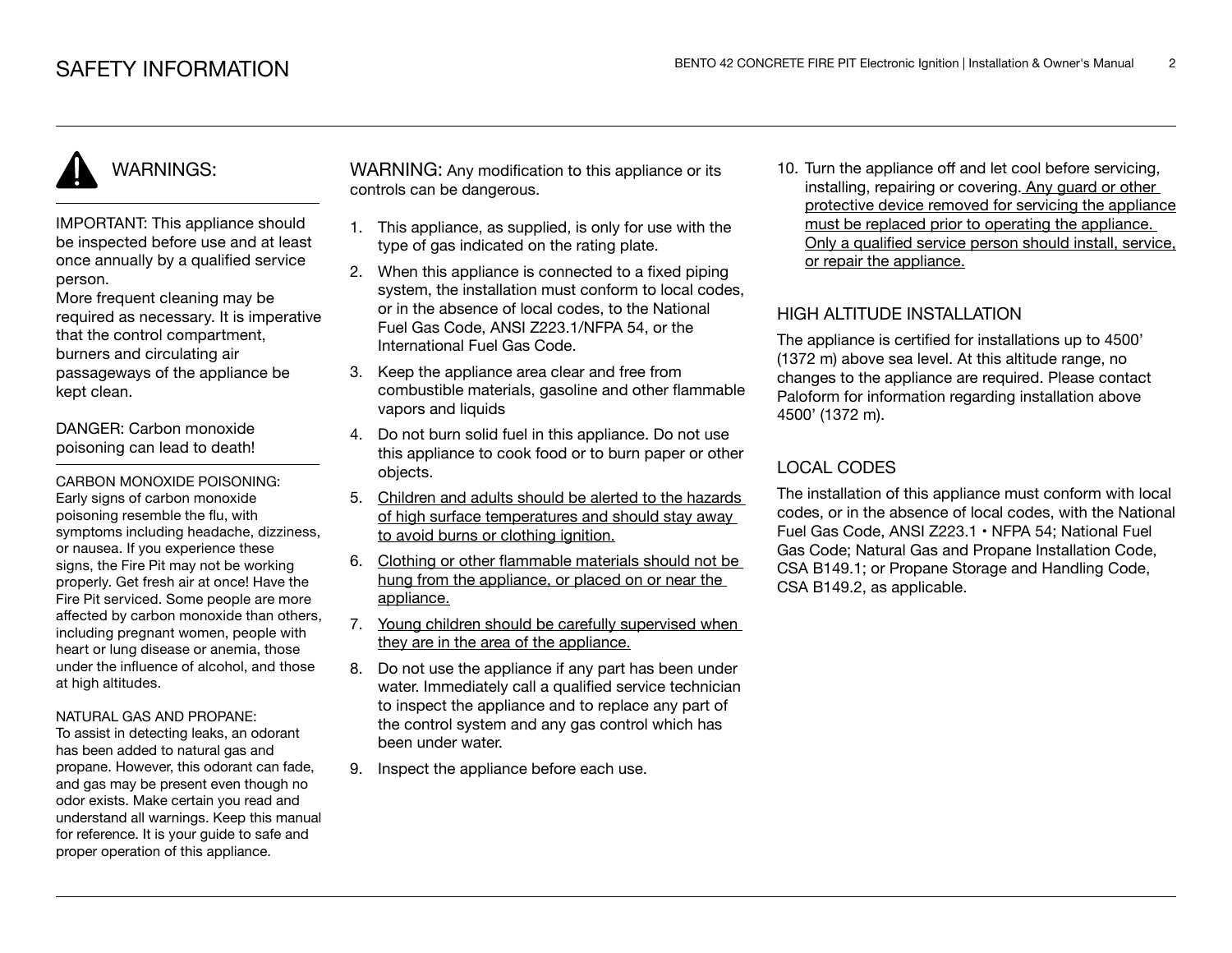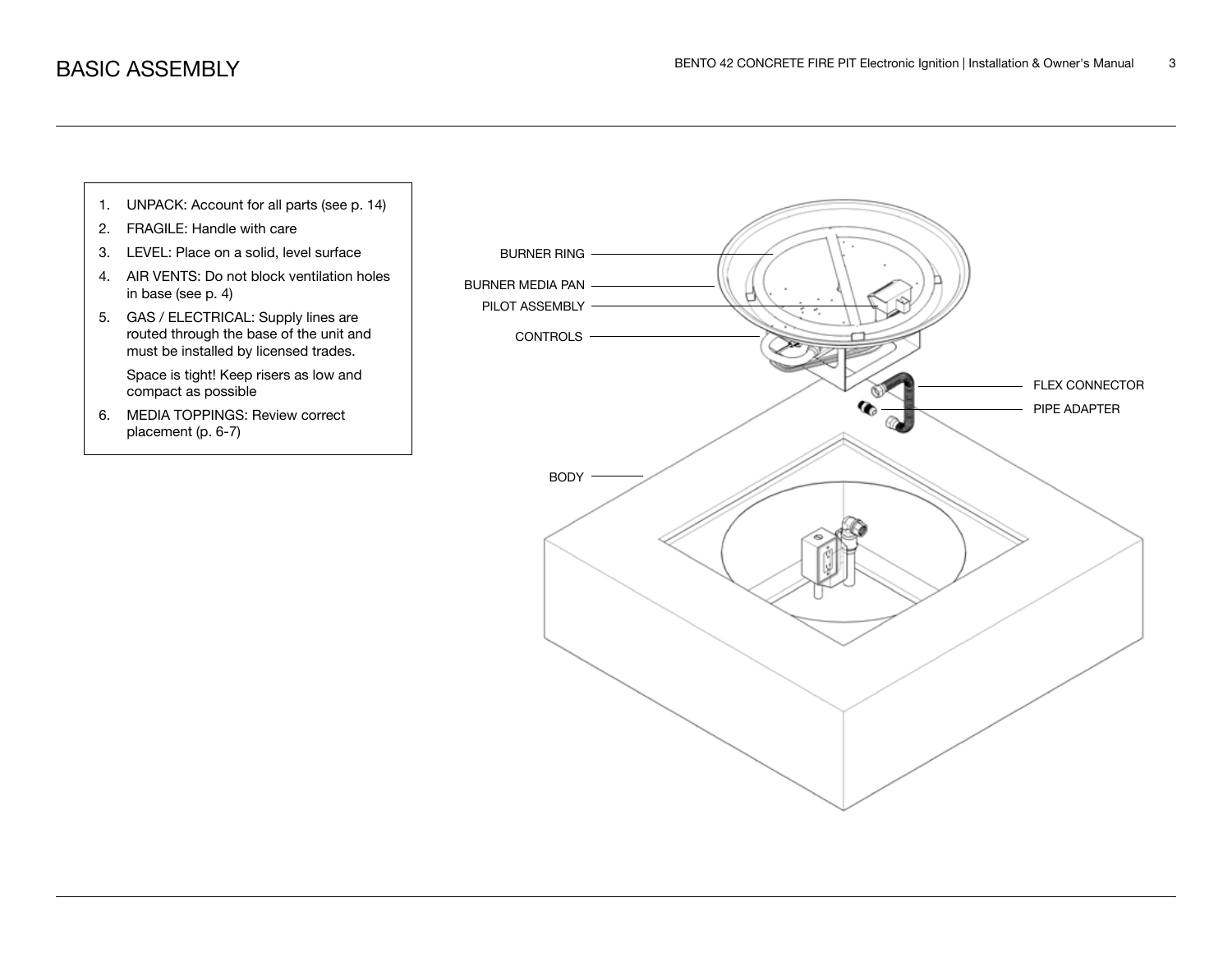

|                       | NATURAL GAS                                                                                                                                                                  | <b>PROPANE</b> |  |
|-----------------------|------------------------------------------------------------------------------------------------------------------------------------------------------------------------------|----------------|--|
| Burner Model #        | $CIR-F-18$                                                                                                                                                                   | CIR-E-18P      |  |
| Max Heat Input        | 69,000 BTU/h                                                                                                                                                                 | 60,000 BTU/h   |  |
| Inlet Pressure - Min. | $4.5"$ W.C                                                                                                                                                                   | 11.0" W.C.     |  |
| Inlet Pressure - Max. | 10.5" W.C.                                                                                                                                                                   | 13.0" W.C.     |  |
| Orifice Size          | 18                                                                                                                                                                           | 37             |  |
| Burner Ports          | 68                                                                                                                                                                           | 68             |  |
| Port Size             | 1/8"                                                                                                                                                                         | 1/8"           |  |
| Electrical            | 120V 15A Outdoor Receptacle - Dedicated<br>Circuit with Wall Switch, Burner connects<br>via an AC adapter. Must be installed and<br>grounded in accordance with local codes. |                |  |
|                       |                                                                                                                                                                              |                |  |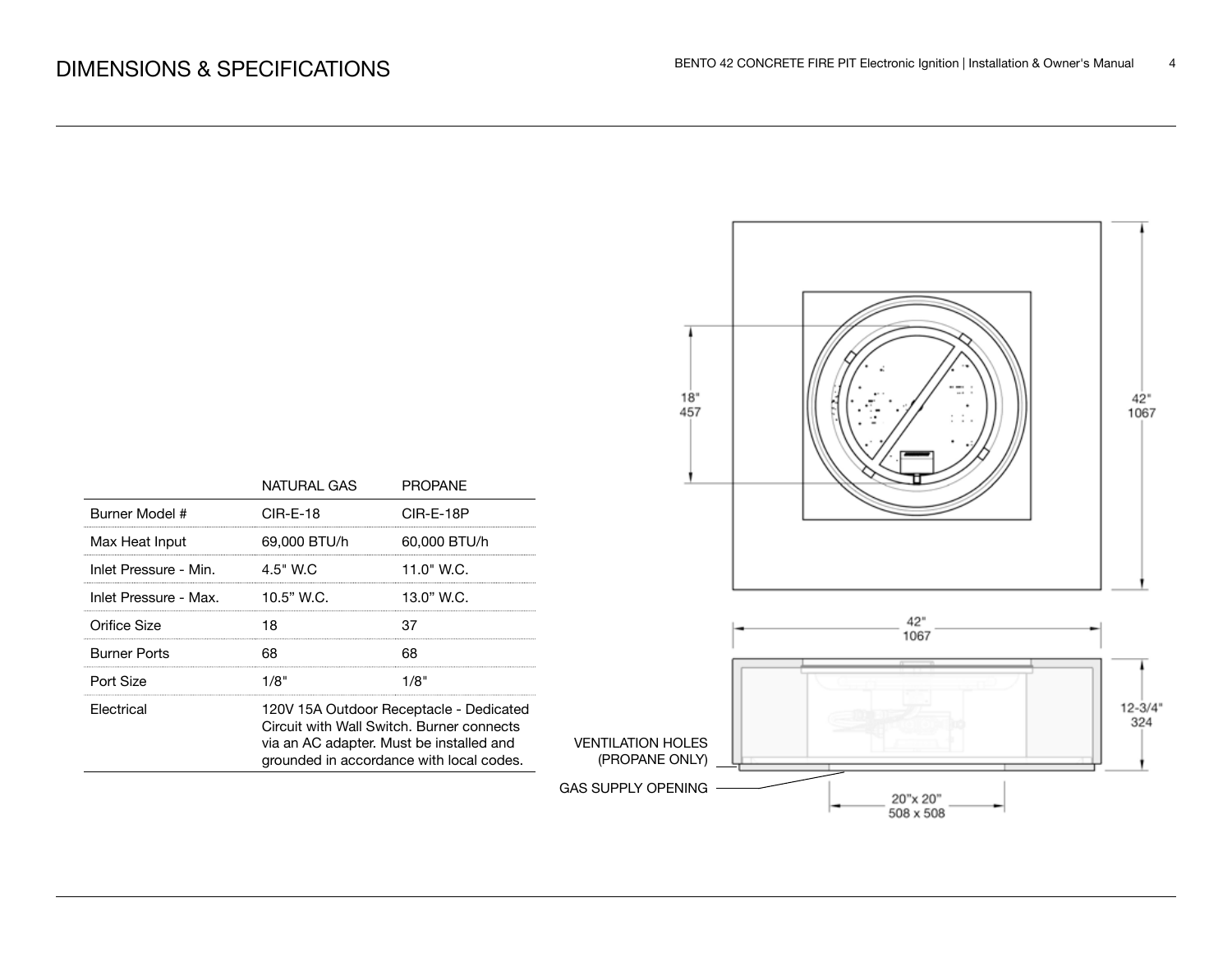

# FIG 1. MINIMUM CLEARANCES TO COMBUSTIBLES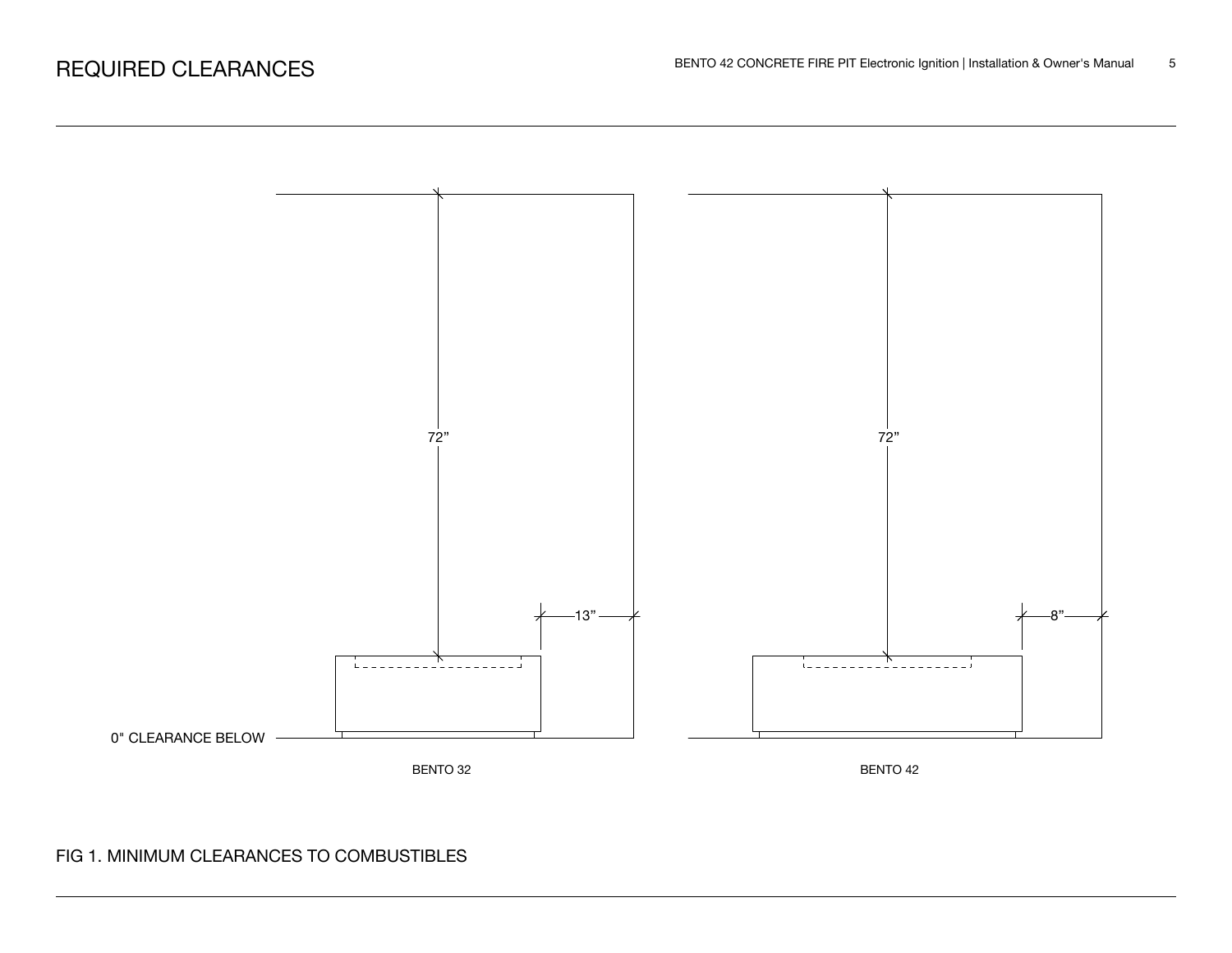Failure to position parts in accordance with these diagrams and instructions and/or failure to use parts specifically approved for use with this appliance may result in property damage or personal injury.

Do not remove the data plates attached to the Outdoor Fire Pit Burner. These plates contain important information.

### NOTICE:

Installation and repair should be done by a qualified service person. The appliance should be inspected before use and at least once annually by a qualified service person. More frequent cleaning may be required as necessary. It is imperative that control compartment, burner ports and circulating air passageways of the appliance be kept clean.

# CAUTION:

New Lava Rock may pop or crackle when first heated. This should subside after 30 minutes to one hour or more of operation. Maintain safe distance during this time.

# TO ASSEMBLE THE FIRE PIT

- 1. Connect the Burner Assembly to the gas/propane supply using the supplied flex connector and following the instructions on page 8.
- 2. Carefully leak test all connections following the procedure on page 8.
- 3. Fill the burner pan evenly with burner media (crushed tempered glass for natural gas; volcanic rock for propane). Do not obstruct the pilot lighting port with burner media! Use burner media supplied by Paloform only!
- 4. Follow the Initial Lighting Instructions on page 9. Make sure that the flame carries to all parts of the burner. Turn OFF the appliance and let it cool before proceeding to the next step.
- 5. Evenly distribute decorative topping (river stones, crushed glass or lava rock) on top of burner media. An uneven or excessively thick layer of topping can result in an uneven flame.
- 6. Do not cover pilot shield. Keep the lighting port open and free of media. Do not use any media not supplied by the manufacturer!





BURNER MEDIA DECORATIVE TOPPING





LIGHTING PORT: DO NOT OBSTRUCT

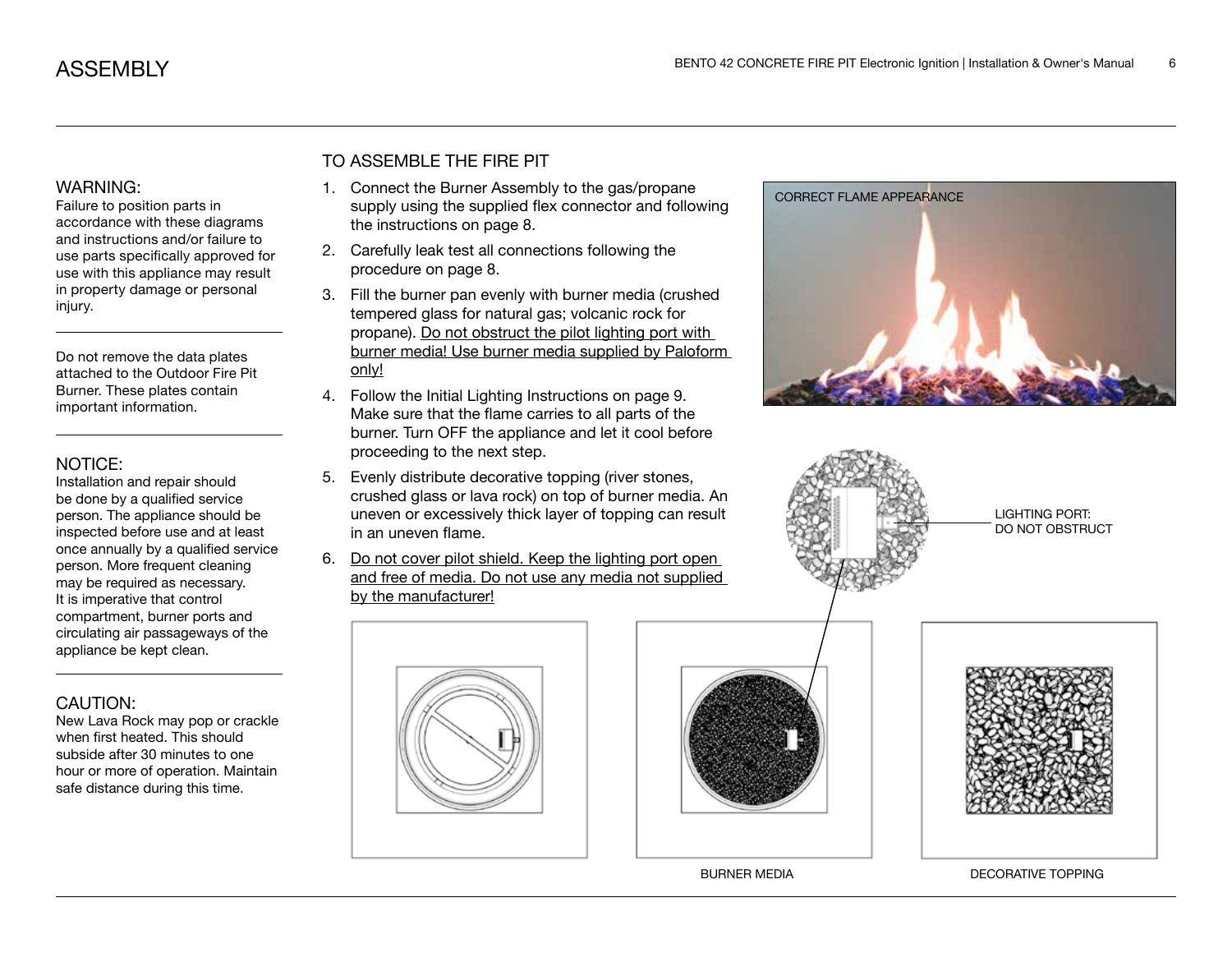CAUTION: Do not use any media over the burner that have not been supplied by Paloform. Landscape stone or other natural or manufactured materials may explode when heated.

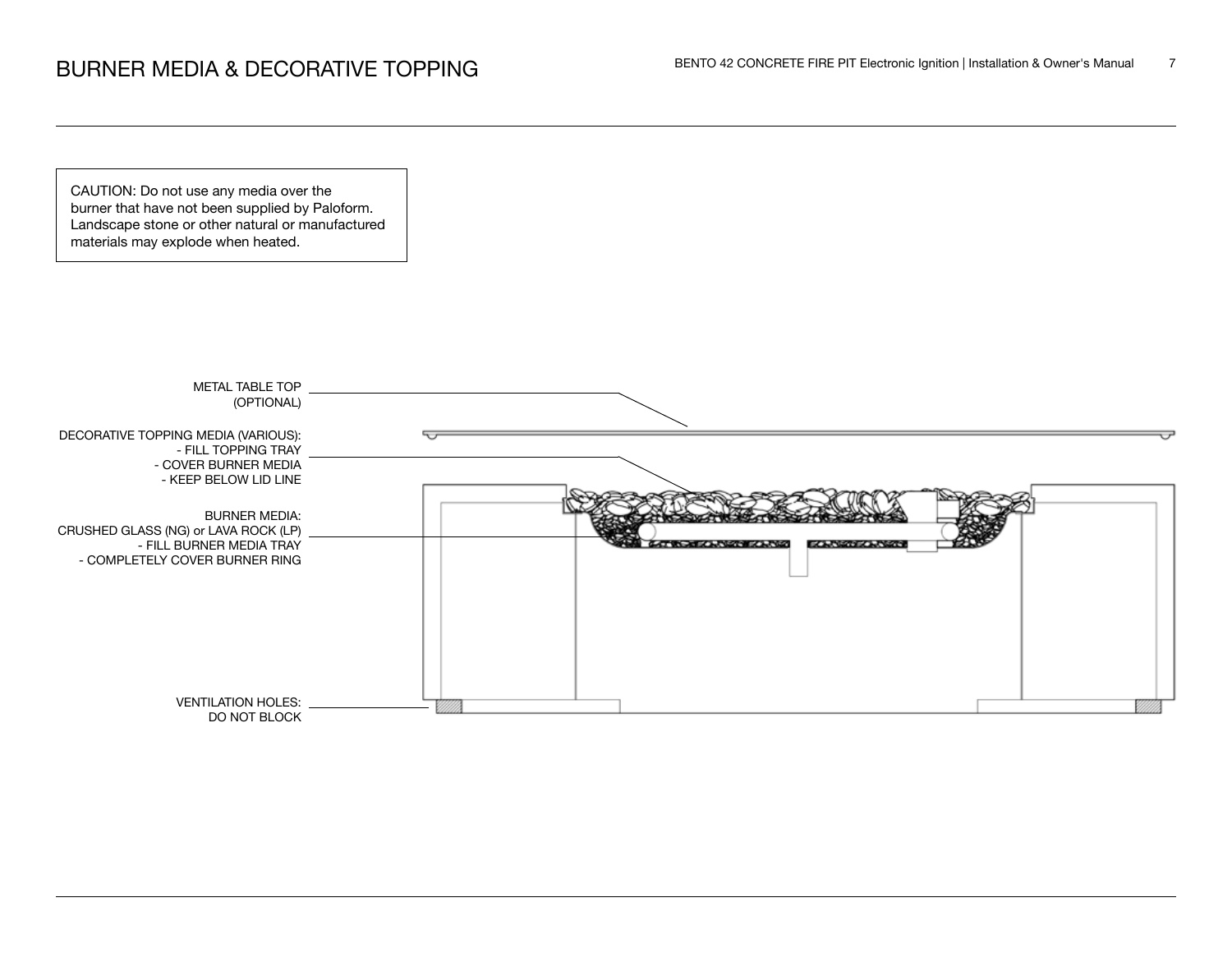A qualified service person must connect the appliance to the gas supply. Follow all local codes.

#### CAUTION:

Use only new black iron or steel pipe. Internally tinned copper tubing may be used in certain areas. Use pipe of 1/2" diameter or greater to allow proper gas volume to Outdoor Fire Pit Burner. If pipe is too small, undue loss of pressure will occur.

### INSTALLATION ITEMS NEEDED:

Before installing the Outdoor Fire Pit, make sure you have all items listed bellow:

- piping (check local codes)
- sealant
- manual shutoff valve
- adjustable (crescent) wrench or pliers
- sediment trap
- tee joints
- pipe wrench

## INSTALLATION REQUIREMENTS

Installation must include a manual shutoff valve, union, and plugged 1/8" NPT tap. Locate NPT tap within reach for test gauge hook up. NPT tap must be upstream from the appliance.

Apply pipe joint sealant lightly to male threads. This will prevent excess sealant from going into pipe. Excess sealant in pipe could result in a clogged burner injector.

Install sediment trap in supply line as shown below. Locate sediment trap where it is within reach for cleaning and trapped matter is not likely to freeze.

A sediment trap prevents moisture and contaminants from entering the Outdoor Fire Pit controls. If a sediment trap is not installed, or is installed incorrectly, the unit may not work properly.

APPROVED FLEXIBLE GAS HOSE

## CHECKING GAS CONNECTION

WARNING: Test all gas piping and connections for leaks after installing or servicing. Correct all leaks immediately.

WARNING: Never use an open flame to check for a leak. Apply a mixture of liquid soap and water to all joints. Bubbles forming on joints while the gas is running indicate a leak. Correct all leaks at immediately.

Test Pressures in Excess Of 1/2 psi (3.5 kPa) This appliance and its individual shutoff valve must be disconnected from the gas supply piping system during any pressure testing of that system at test pressures in excess of ½ psi (3.5 kPa).

Test Pressures Equal To or Less Than 1/2 psi (3.5 kPa) This appliance must be isolated from the gas supply piping system by closing its individual manual shutoff valve during any pressure testing of the gas supply piping system at test pressures equal to or less than ½ psi (3.5 kPa).

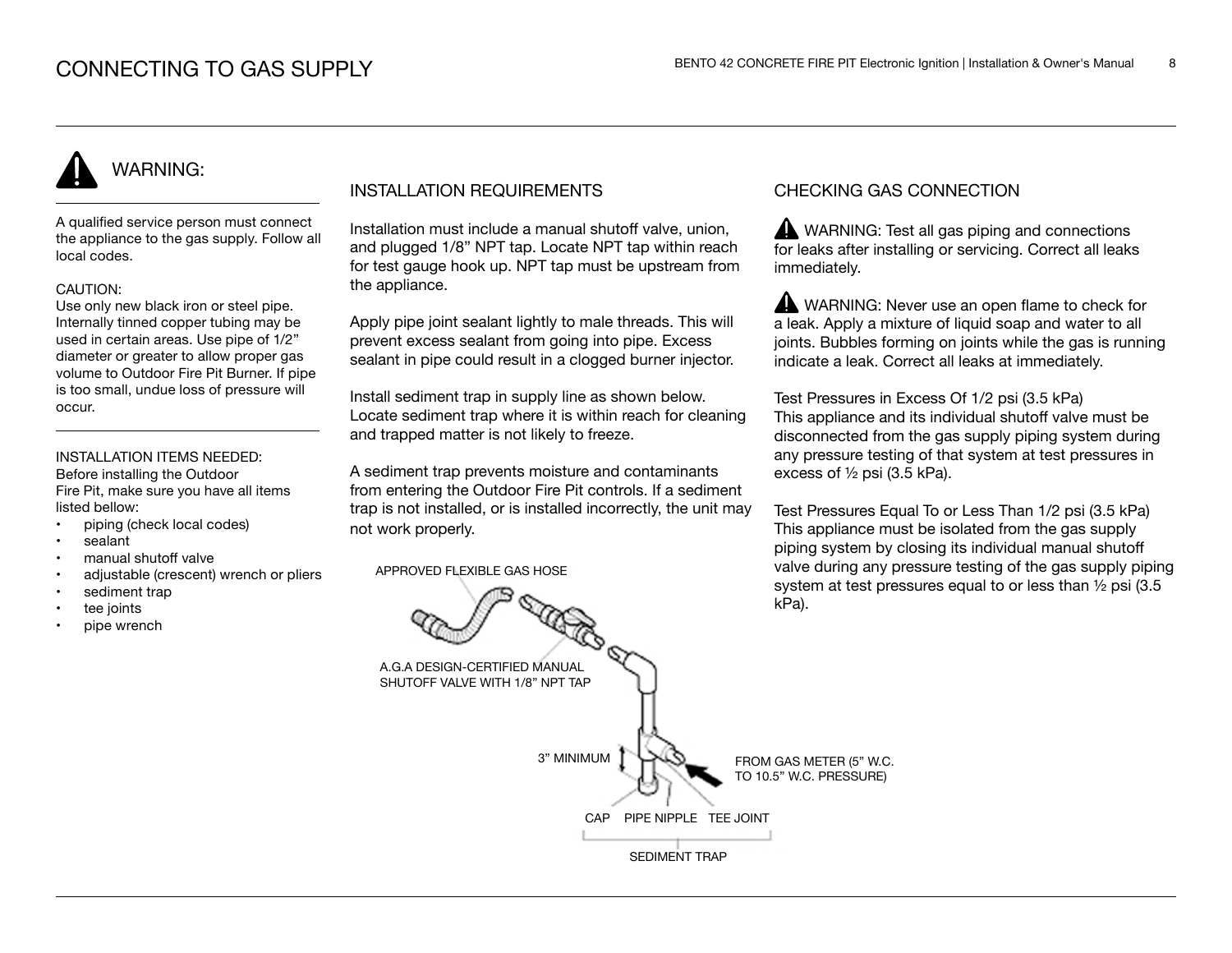Failure to follow these instructions exactly may result in fire or explosion causing property damage, personal injury or loss of life.

Before operating the appliance, check all around the appliance area and on the surrounding floor for the smell of gas - some gas is heavier than air and may settle on the floor in the event of a leak. IF YOU SMELL GAS, follow the safety instructions on page 1 of this manual.

This appliance is equipped with an ignition device that automatically lights the pilot. Do not try to light the pilot manually.

The main gas valve in this appliance is not serviceable and does not have any control knobs or switches to operate. Do not remove the heat shields covering the valve and electronic devices. Do not try to repair or modify the valve, as doing so may result in a fire or explosion. Call a qualified service technician if you have any safety concerns.

Do not use this appliance if any part of it has been under water. Immediately call a qualified service technician to inspect the appliance and to replace any part of the control system and any gas control that has been under water.

Improper installation, adjustment, alteration, service or maintenance can result in injury or property damage. For assistance or additional information, consult a qualified installer, service agency or the gas supplier.

Do not store or use gasoline or other flammable vapors or liquids in the vicinity of this appliance.

## INITIAL LIGHTING INSTRUCTIONS

Before placing burner assembly into a housing:

- 1. Purge air from the supply line.
- 2. Test for leaks in each of the following locations:
	- The gas supply line connection to the main valve;
	- The Burner connections and pilot;
	- All joints on the valve and control body;
	- All field made joints and gas shutoff valves;
	- All factory made joints and connections.
- 3. You may check for gas leaks using one of the following methods only:
	- Soap and water solution. WARNING: If using a soap and water solution to test for leaks, DO NOT spray the solution onto electronic parts;
	- An approved leak testing spray;
	- An electronic sniffer. NOTE: Remove any excess pipe compound from connections if using this method, as the compound can set off electronic sniffers.

# DANGER: NEVER USE AN OPEN FLAME TO CHECK FOR GAS LEAKS.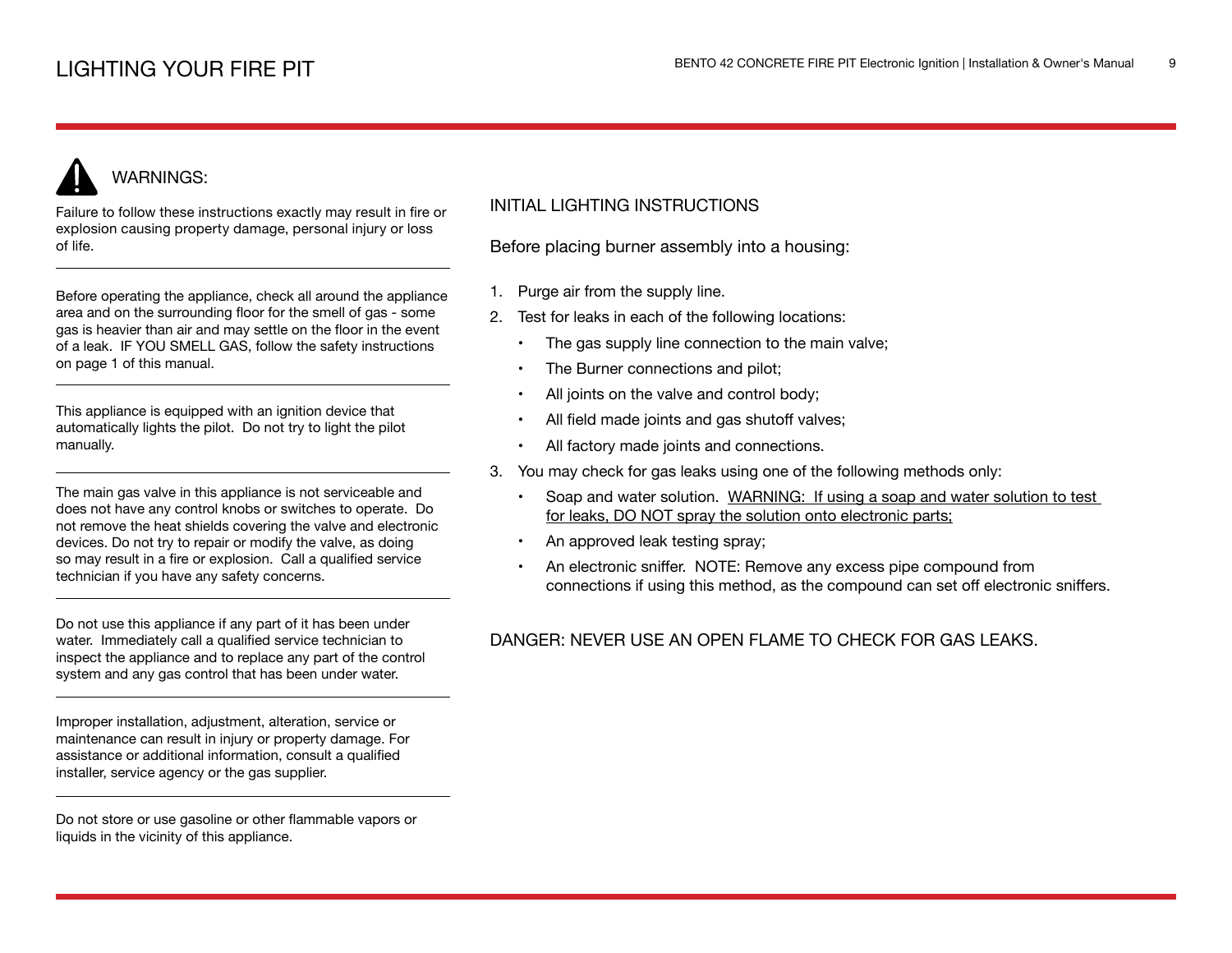This appliance is designed to be connected to a power source that is controllable by a switch.

Do not connect 24 VAC AC adapter to a live power source.

## OPERATING INSTRUCTIONS

- 1. STOP! Read the safety information on pages 1, 2 and 9 of this manual.
- 2. Turn off all electric power to the appliance.
- 3. Do not attempt to light the pilot manually.
- 4. Turn the manual gas control valve to the OFF position.
- 5. Wait five (5) minutes to clear out any residual gas, then check for the smell of gas at and around the appliance, including near the floor. If you smell gas, STOP! Follow the instructions on page 1 of this manual. If you do not smell gas, continue to the next step.
- 6. Turn the manual gas control valve to the ON position.
- 7. Plug the supplied 24 VAC AC adapter into a 110V power outlet.
- 8. Connect the AC adapter to the AC input plug at the unit.
- 9. Place Burner Assembly in Housing
- 10. To ignite burner, turn on electric power to the appliance.
- 11. To turn off appliance, turn off electric power to the appliance.

### TURNING OFF THE GAS TO THE APPLIANCE

- 1. Turn off all electric power supplied to the appliance if service is to be performed. Unplug the 24 VAC AC adapter from the power outlet.
- 2. If necessary, remove the burner from the housing to access the manual gas valve.
- 3. Turn the main manual shutoff valve to the full OFF position.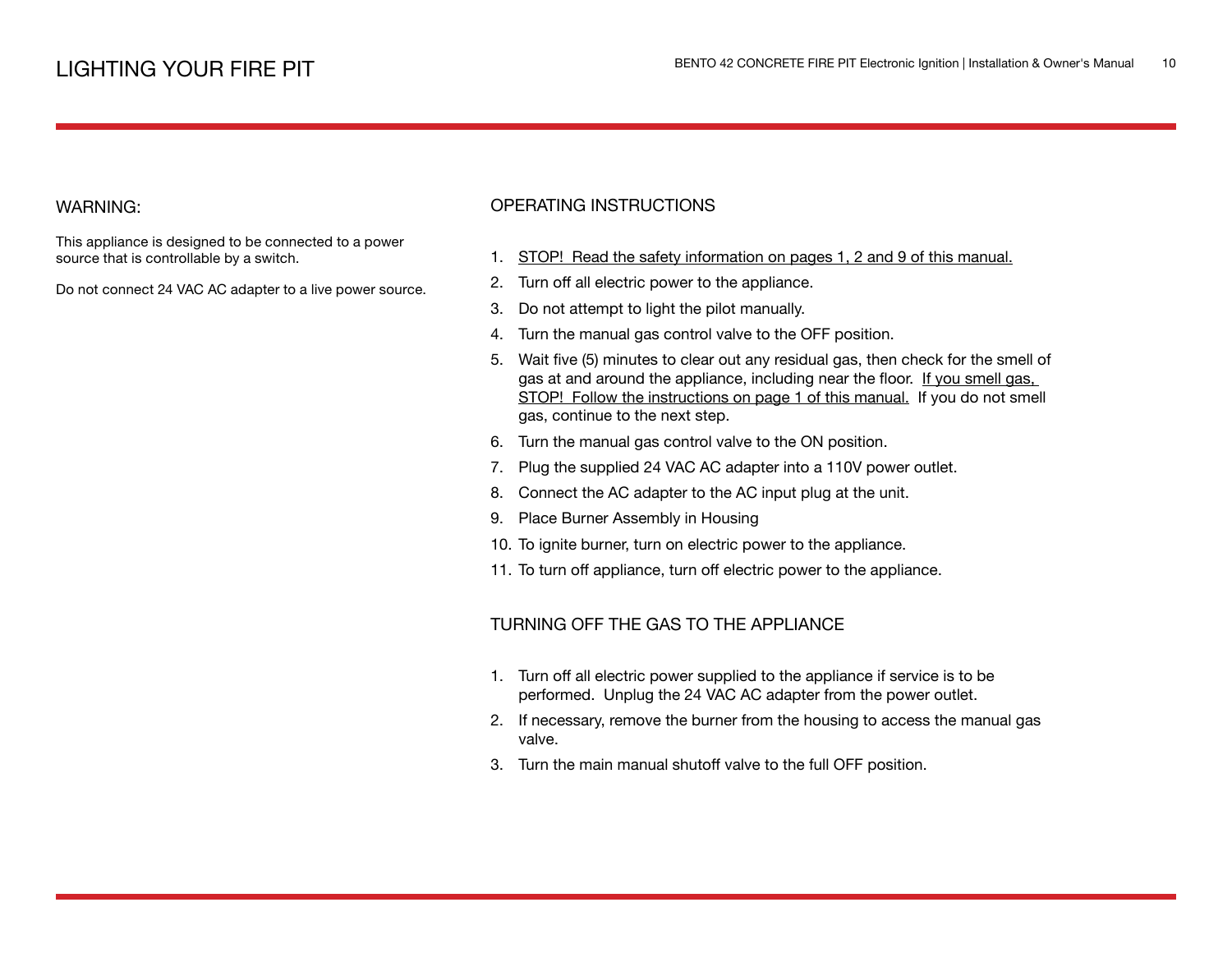## KEEP YOUR FIRE PIT COVERED

Covering your fire pit with its all-weather cover when not in use will prolong the life of all its components.

WARNING: Turn off gas before servicing fire pit.

We recommend that a qualified service technician perform the following check-ups at the beginning of each fire pit season.

If any irregularities are apparent with operation. Please refer to Troubleshooting guide, pages 12-13.

# BURNER ELEMENT AND PILOT

Inspect the burner at regular intervals at least twice a year. Keep the burner and pilot area clean by vacuuming or brushing. Make sure the burner porting and burner air openings are free of obstructions at all times. Remove pilot cover to inspect pilot.

Remove topping from top of burner ring and Inspect area around the burner. Remove any lint or foreign material with a brush or vacuum cleaner.

#### PILOT FLAME

The flames from the pilot should be visually checked as soon as the unit is installed, and periodically during normal operation. The pilot flame must always be present when the fire pit is in operation. The pilot flame has two distinct flames: one engulfing the flame sensor and the other reaching to the main burner.



PILOT ASSEMBLY

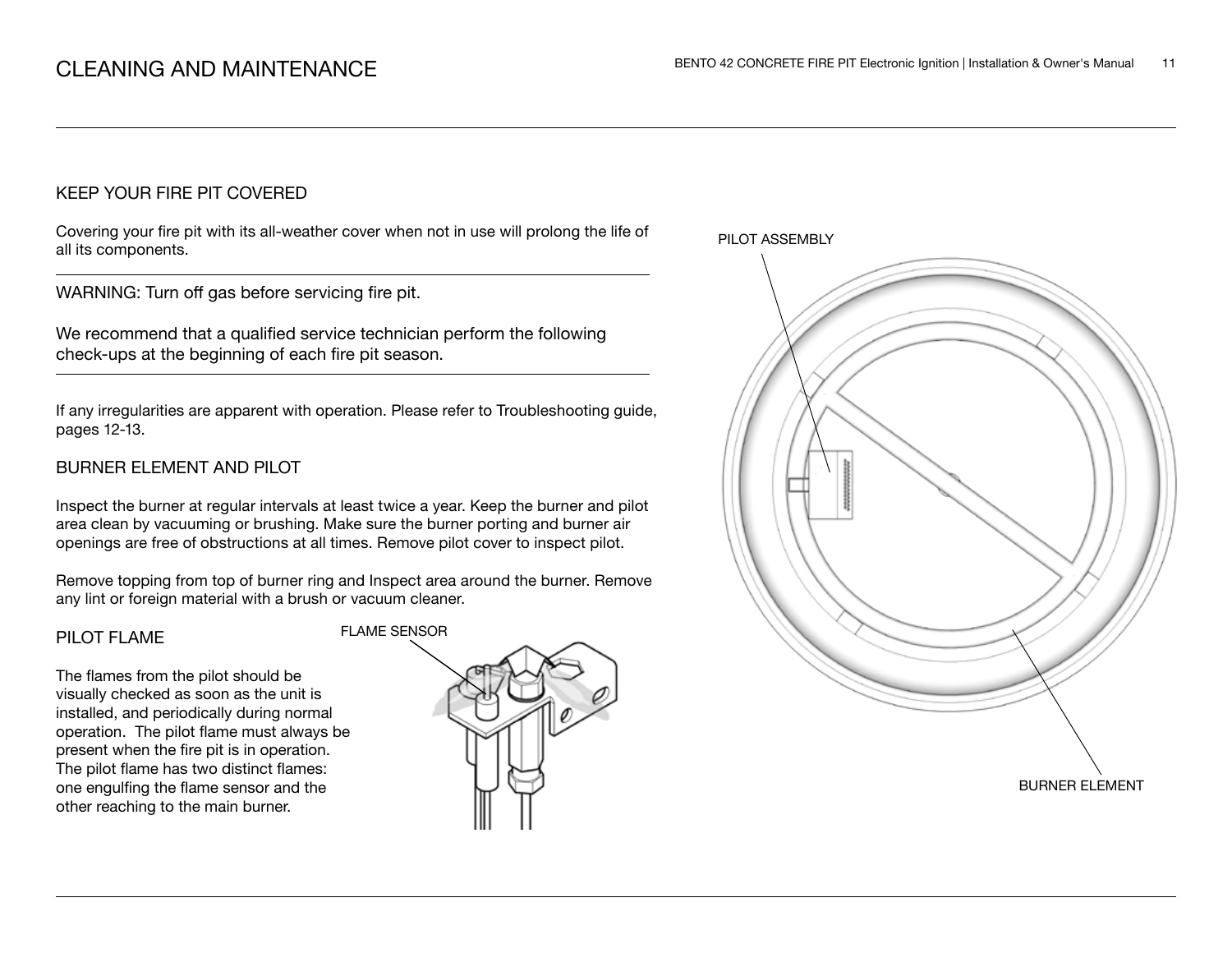| <b>WARNING:</b>                                                                                                                                                                                                                                                                                                            | <b>OBSERVED PROBLEM</b>                                                                           |    | <b>POSSIBLE CAUSE</b>                             |    | <b>REMEDY</b>                                                                                                                                                                                                                     |
|----------------------------------------------------------------------------------------------------------------------------------------------------------------------------------------------------------------------------------------------------------------------------------------------------------------------------|---------------------------------------------------------------------------------------------------|----|---------------------------------------------------|----|-----------------------------------------------------------------------------------------------------------------------------------------------------------------------------------------------------------------------------------|
| Turn off appliance and let cool before<br>servicing. Only a qualified service person<br>should service and repair this appliance.                                                                                                                                                                                          | Burner shuts off/relights intermittently.                                                         |    | Wind or gusts in excess of 16 km/h<br>$(10$ mph). | 1. | Protect pilot from wind with<br>decorative topping - sides of pilot<br>housing may be covered. DO<br>NOT BLOCK IGNITION PORT.<br>In the case of consistently windy<br>conditions, a protective glass<br>barrier may be necessary. |
|                                                                                                                                                                                                                                                                                                                            |                                                                                                   | 2. | Air present in gas line                           | 2. | Ensure gas line is thoroughly bled                                                                                                                                                                                                |
|                                                                                                                                                                                                                                                                                                                            |                                                                                                   | 3. | Not enough air to pilot                           | 3. | Ensure ventilation holes/gaps are<br>not obstructed                                                                                                                                                                               |
| IMPORTANT: Operating unit where<br>impurities in air exist may create<br>odors. Cleaning supplies, paint, paint<br>remover, cigarette smoke, cements<br>and glues, new carpet or textiles,<br>etc., create fumes. These fumes may<br>mix with combustion air and create<br>odors. These odors will disappear<br>over time. | Unit is smoking / sooting excessively.<br>(Note: It is natural and unavoidable for                | 1. | Poor fuel quality                                 |    | Contact local natural gas<br>company                                                                                                                                                                                              |
|                                                                                                                                                                                                                                                                                                                            | appliance sets to produce moderate<br>levels of carbon (soot) where flames<br>contact the media.) | 2. | Excessive flame impingement or<br>blockage        | 2. | Separate the stones to allow<br>more flame passage                                                                                                                                                                                |
|                                                                                                                                                                                                                                                                                                                            |                                                                                                   | З. | Improper fuel/air mixture                         | 3. | Remove any foreign items from<br>the flame pattern and/or check<br>for proper orifice sizing                                                                                                                                      |
|                                                                                                                                                                                                                                                                                                                            | Burner is excessively noisy<br>(Note: The movement and combustion                                 | 1. | Passage of air/gas across irregular<br>surfaces   |    | Relieve any tight bends or kinks<br>in gas supply line                                                                                                                                                                            |
|                                                                                                                                                                                                                                                                                                                            | of gas will create low, unavoidable<br>levels of noise.)                                          | 2. | Excessive gas pressure on natural<br>gas units    | 2. | Check/reset gas regulator<br>pressure                                                                                                                                                                                             |
|                                                                                                                                                                                                                                                                                                                            | Gas odor even when power is off                                                                   |    | Gas leak. See Warning statement<br>above.         |    | Locate and correct all leaks (see<br>Checking Gas Connections, pg 8)                                                                                                                                                              |
|                                                                                                                                                                                                                                                                                                                            |                                                                                                   | 2. | Main gas valve defective.                         | 2. | Replace gas valve                                                                                                                                                                                                                 |
|                                                                                                                                                                                                                                                                                                                            | Unit produces unwanted odors                                                                      |    | Gas leak. See Warning statement<br>below.         |    | Locate and correct all leaks (see<br>Checking Gas Connections, pg 8)                                                                                                                                                              |



Shut off gas supply. Do not try to light any appliance. Do not touch any electrical switch; do not use any phone in the vicinity of the appliance.

Immediately call your gas supplier from a safe distance. Follow your gas supplier's instructions.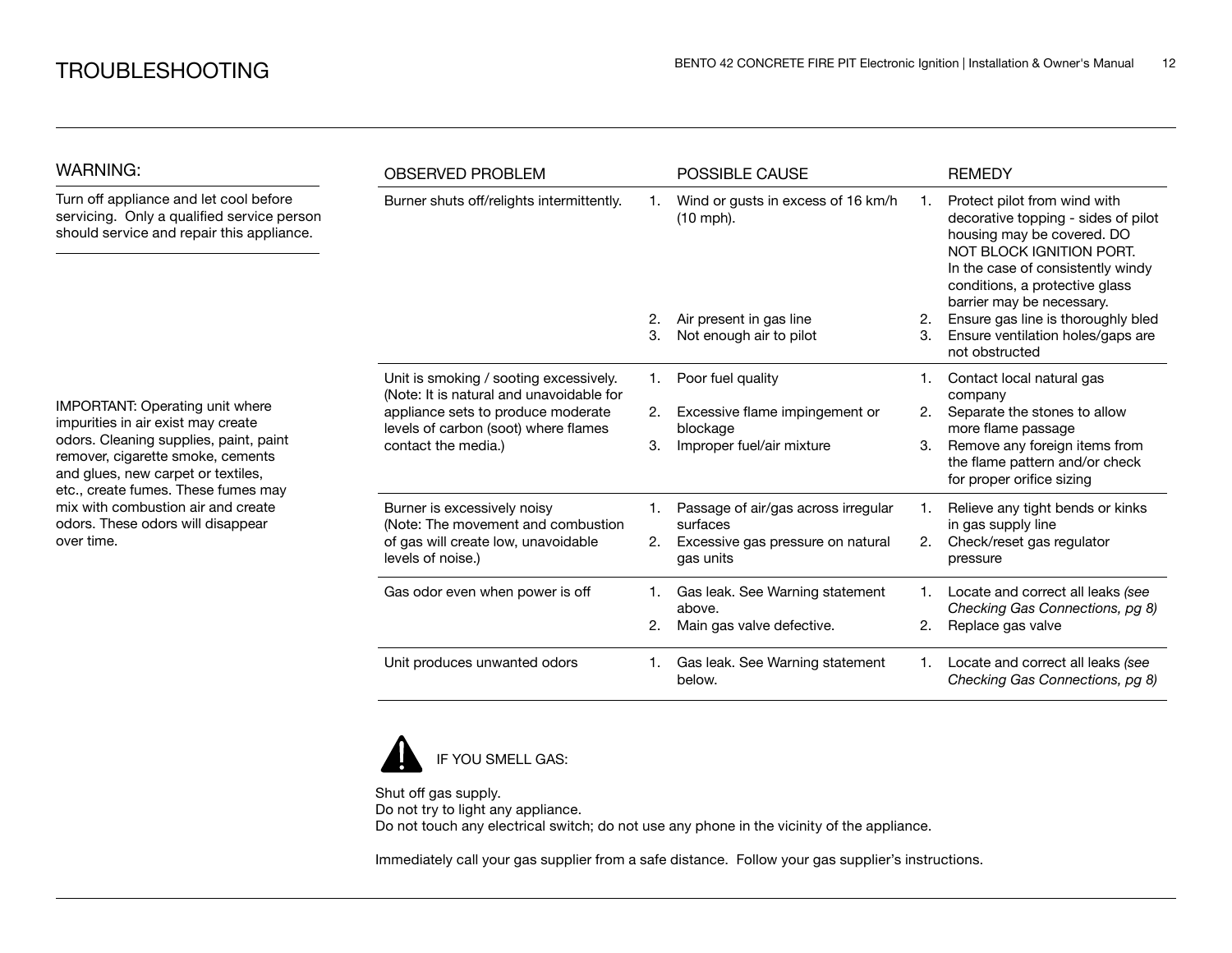| <b>WARNING:</b>                                                                                                                   | <b>OBSERVED PROBLEM</b>                                               |                | POSSIBLE CAUSE                                                                                                 |                      | <b>REMEDY</b>                                                                                                                                                                                                                                                          |
|-----------------------------------------------------------------------------------------------------------------------------------|-----------------------------------------------------------------------|----------------|----------------------------------------------------------------------------------------------------------------|----------------------|------------------------------------------------------------------------------------------------------------------------------------------------------------------------------------------------------------------------------------------------------------------------|
| Turn off appliance and let cool before<br>servicing. Only a qualified service person<br>should service and repair this appliance. | When power is turned on, nothing<br>happens                           | 1.             | No power to unit                                                                                               | 1.<br>2.<br>3.<br>4. | Check connections between<br>controls, power adapter and<br>power source<br>Check power at source<br>Verify that power adapter is<br>functioning correctly<br>If you are using a third-party<br>remote control unit, verify that<br>this unit is functioning correctly |
|                                                                                                                                   | When power is turned on, there is a<br>spark at pilot but no ignition | 1.<br>2.<br>3. | Gas supply turned off or manual<br>shutoff valve closed<br>Air in gas lines when installed<br>Pilot is clogged | 1.<br>2.<br>З.       | Turn off gas supply or open<br>manual shutoff valve<br>Purge air from the supply line<br>Clean pilot (see Cleaning and<br>Maintenance, page 11) or replace<br>pilot assembly                                                                                           |
|                                                                                                                                   |                                                                       | 4.             | Pilot valve lead is loose/<br>disconnected                                                                     | 4.                   | Check/reconnect lead                                                                                                                                                                                                                                                   |
|                                                                                                                                   | Burner does not light after pilot is lit                              | 1.<br>2.       | Burner orifice is clogged<br>Inlet gas pressure is too low                                                     | 2.                   | Clean burner orifice<br>Contact local gas or propane<br>supplier                                                                                                                                                                                                       |
|                                                                                                                                   |                                                                       | З.<br>4.       | Flame sensor or Main Valve lead<br>loose/disconnected<br>Ignition Control Board failure                        | 3.<br>4.             | Reconnect / replace lead<br>Replace Board                                                                                                                                                                                                                              |
|                                                                                                                                   | Delayed burner ignition                                               | 1.             | Lighting port is blocked                                                                                       | 1.                   | Remove burner media/debris<br>from Lighting Port                                                                                                                                                                                                                       |
|                                                                                                                                   | Burner flame is too low or too high                                   | 1.             | Incorrect gas supply or pressure                                                                               | 1.                   | Check for proper gas supply<br>pressure                                                                                                                                                                                                                                |
|                                                                                                                                   |                                                                       | 2.             | Blocked burner orifice or burner<br>ports                                                                      | 2.                   | Free burner orifice and burner<br>ports of any burrs, paint, or other<br>blockage                                                                                                                                                                                      |
|                                                                                                                                   |                                                                       | З.             | Improper burner orifice size                                                                                   | З.                   | Verify proper burner orifice sizing<br>(see page 4)                                                                                                                                                                                                                    |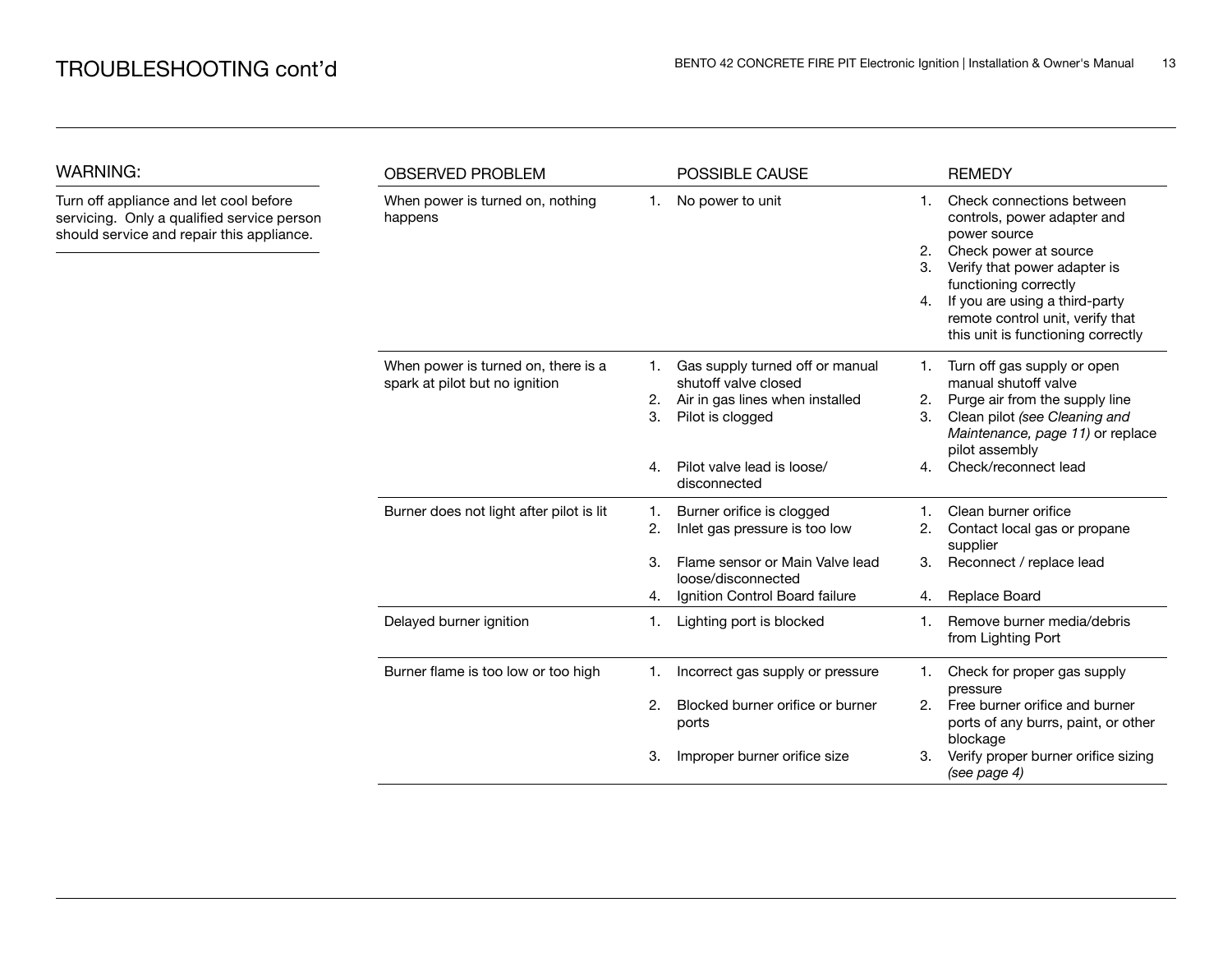|    |                                      | <b>Natural Gas</b>    | Propane           |
|----|--------------------------------------|-----------------------|-------------------|
| 1  | <b>Pilot Cover</b>                   | CIR-EPC               | same              |
| 1a | <b>Pilot Shroud</b>                  | CIR-EPC               | same              |
| 2  | Pilot Assembly                       | <b>PIL-E-410</b>      | PIL-E-410LP       |
| 3  | 18" Burner Ring                      | CIR-18-BUR            | same              |
| 4  | <b>Burner Pan</b>                    | CIR-18-PAN            | same              |
| 5  | Venturi                              | CIR-VEN-1             | same              |
| 5a | Air Shutter                          |                       |                   |
| 6  | Orifice                              | FIT-ORI-18            | FIT-ORI-37        |
|    | 3/8" Flare Adapter                   |                       |                   |
| 8  | <b>Flex Connector</b>                | CON-SS-5MM-12         | same              |
| 9  | <b>CIR Control Box</b>               | see drawing           | same              |
| 10 | <b>Control Box Chassis</b>           | CIR-E-CHA             | same              |
| 11 | Power Adapter 120V-NA<br>(not shown) | E-POW-24VAC           | same              |
| 12 | Burner Media (not shown)             | Crushed Glass 17.5 kg | Lava Pebbles 15 L |
| 13 | Topping Media (not shown)            | Various               | Various           |
| 14 | Fabric Cover (not shown)             | COV-BEN42-LC          | same              |
| 15 | Concrete Vessel (not shown)          | BEN42-(colour code)   | same              |

WARNING: Failure to position parts in accordance with diagrams or failure to use parts specifically approved for this appliance may result in property damage or personal injury.

REPLACEMENT PARTS ARE AVAILABLE FROM PALOFORM

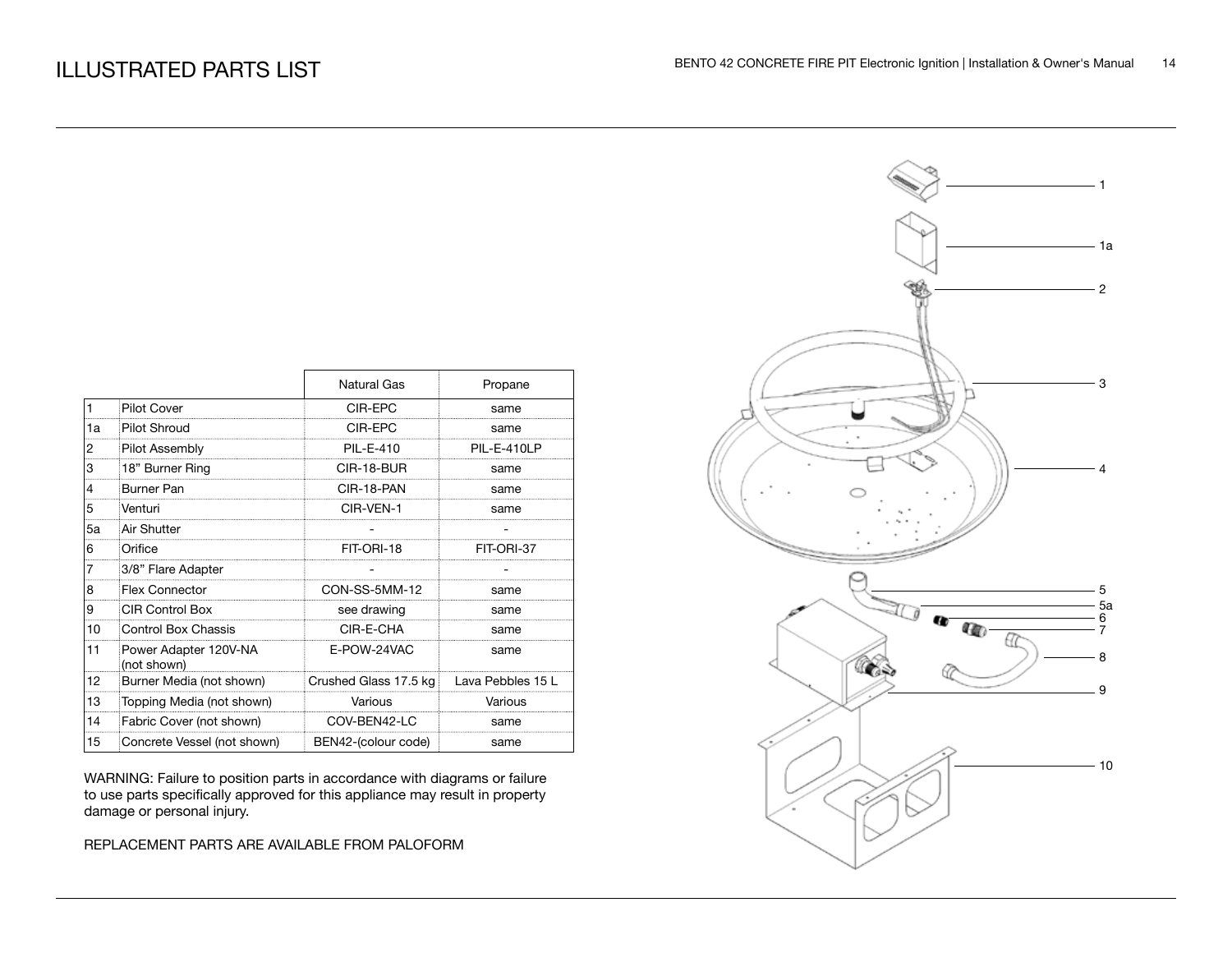|    |                              | <b>Natural Gas</b>     | Propane           |
|----|------------------------------|------------------------|-------------------|
|    | <b>CIR Control Box Cover</b> | CIR-E-BOX              | same              |
| 1a | CIR Control Box Housing      | CIR-E-BOX              | same              |
| 2  | Dual Solenoid Valve          | E-VAL-BASO             | w/ LP reg. spring |
| 3  | 3/8"x1-1/2" - Nipple         |                        |                   |
|    | 3/8" Bulkhead Union          |                        |                   |
| 5  | 3/8" Street Elbow            |                        |                   |
| 6  | <b>Pilot Assembly</b>        | PII -F-410             | PIL-F-410LP       |
| 7  | Shrink-fit Cord Grip         |                        |                   |
| 8  | Ignition Control Board       | E-BOARD-CC9            | same              |
| 9  | 3/8" Flare Adapter           |                        |                   |
| 10 | 3/8" Close Nipple            |                        |                   |
| 11 | <b>Barrel Connector</b>      | part of wiring harness |                   |
| 12 | Wiring Harness (not shown)   | E-WIR-KIT              | same              |
|    |                              |                        |                   |

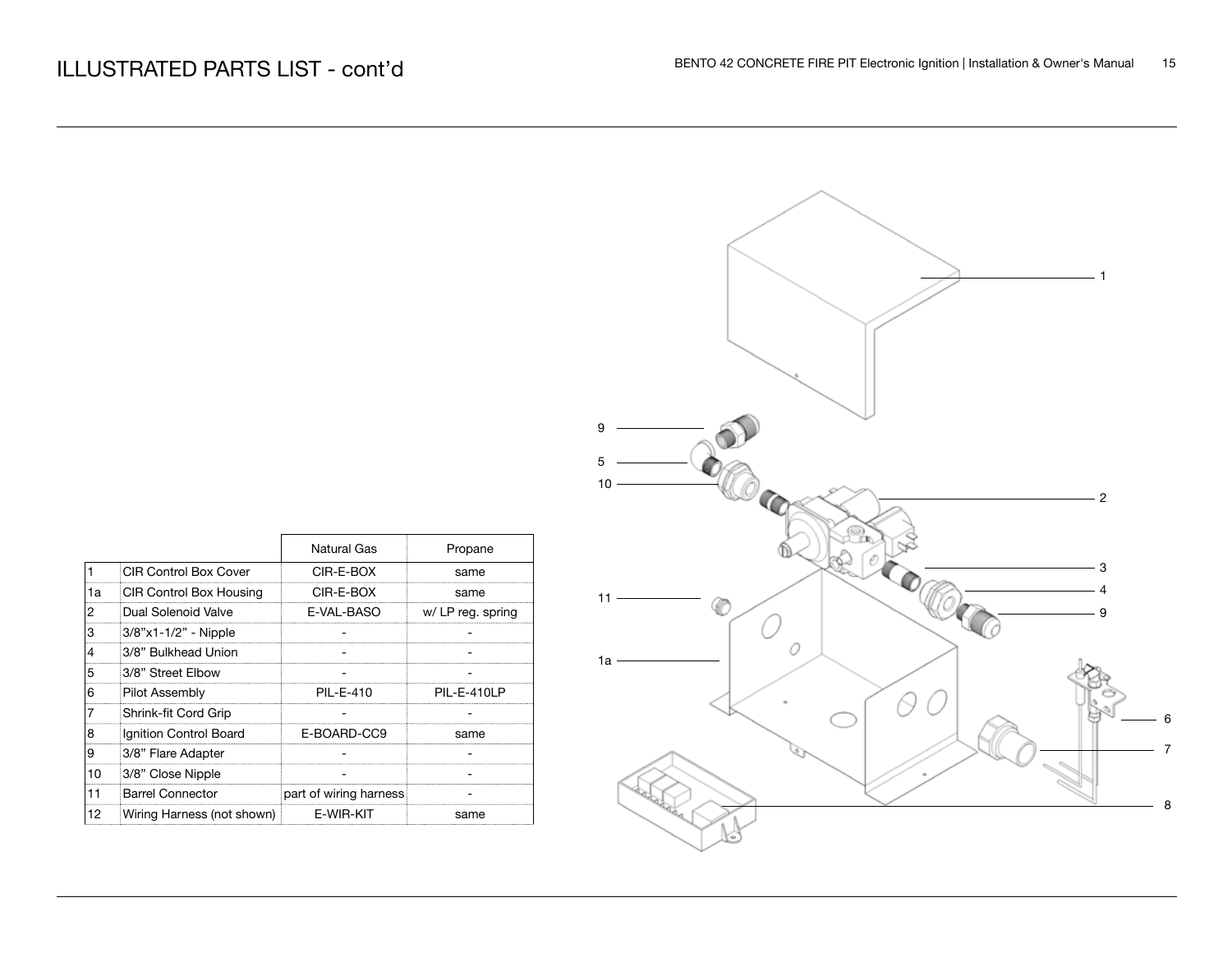